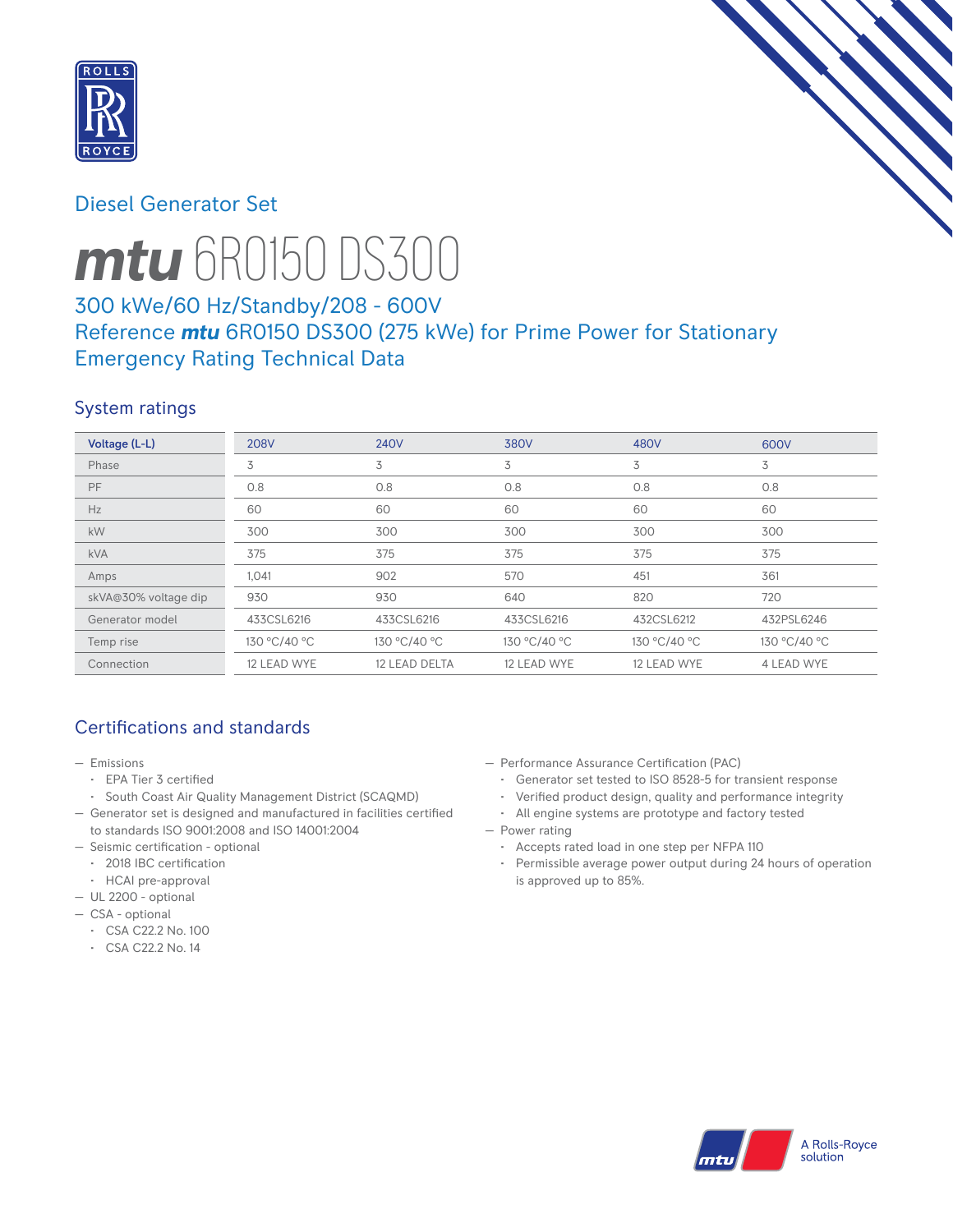## Standard features \*

- Single source supplier
- Global product support
- Two (2) Year/3,000 Hour Basic Limited Warranty
- 6090HFG86 diesel engine
	- 9.0 liter displacement
	- Common rail fuel injection
	- 4-cycle
- Engine-generator resilient mounted
- Complete range of accessories
- Cooling system
- Integral set-mounted
	- Engine-driven fan

# Standard equipment \*

### Engine

- Air cleaner
- Oil pump
- Oil drain extension and shut-off valve
- Full flow oil filter
- Open crankcase ventilation
- Jacket water pump
- Thermostat
- Blower fan and fan drive
- Radiator unit mounted
- Electric starting motor 24V
- Governor electronic isochronous
- Base formed steel
- SAE flywheel and bell housing
- Charging alternator 24V
- Battery rack and cables
- Flexible fuel connectors
- Flexible exhaust connection
- EPA certified engine

### **Generator**

- NEMA MG1, IEEE, and ANSI standards compliance for temperature rise and motor starting
- Sustained short circuit current of up to 300% of the rated current for up to 10 seconds
- Self-ventilated and drip-proof
- Superior voltage waveform
- Digital, solid state, volts-per-hertz regulator
- Brushless alternator with brushless pilot exciter
- 4 pole, rotating field
- 130 °C maximum standby temperature rise
- 1-bearing, sealed
- Flexible coupling
- Full amortisseur windings
- 125% rotor balancing
- 3-phase voltage sensing
- $\pm$  1% voltage regulation no load to full load
- 100% of rated load one step
- 5% maximum total harmonic distortion
- Generator
	- Brushless, rotating field generator
	- 2/3 pitch windings
	- 300% short circuit capability with optional Permanent Magnet Generator (PMG)
- Digital control panel(s)
	- UL recognized, CSA certified, NFPA 110
	- Complete system metering
	- LCD display

## Digital control panel(s)

- Digital metering
- Engine parameters
- Generator protection functions
- Engine protection
- CANBus ECU communications
- Windows®-based software
- Multilingual capability
- Communications to remote annunciator
- Programmable input and output contacts
- UL recognized, CSA certified, CE approved
- Event recording
- IP 54 front panel rating with integrated gasket
- NFPA 110 compatible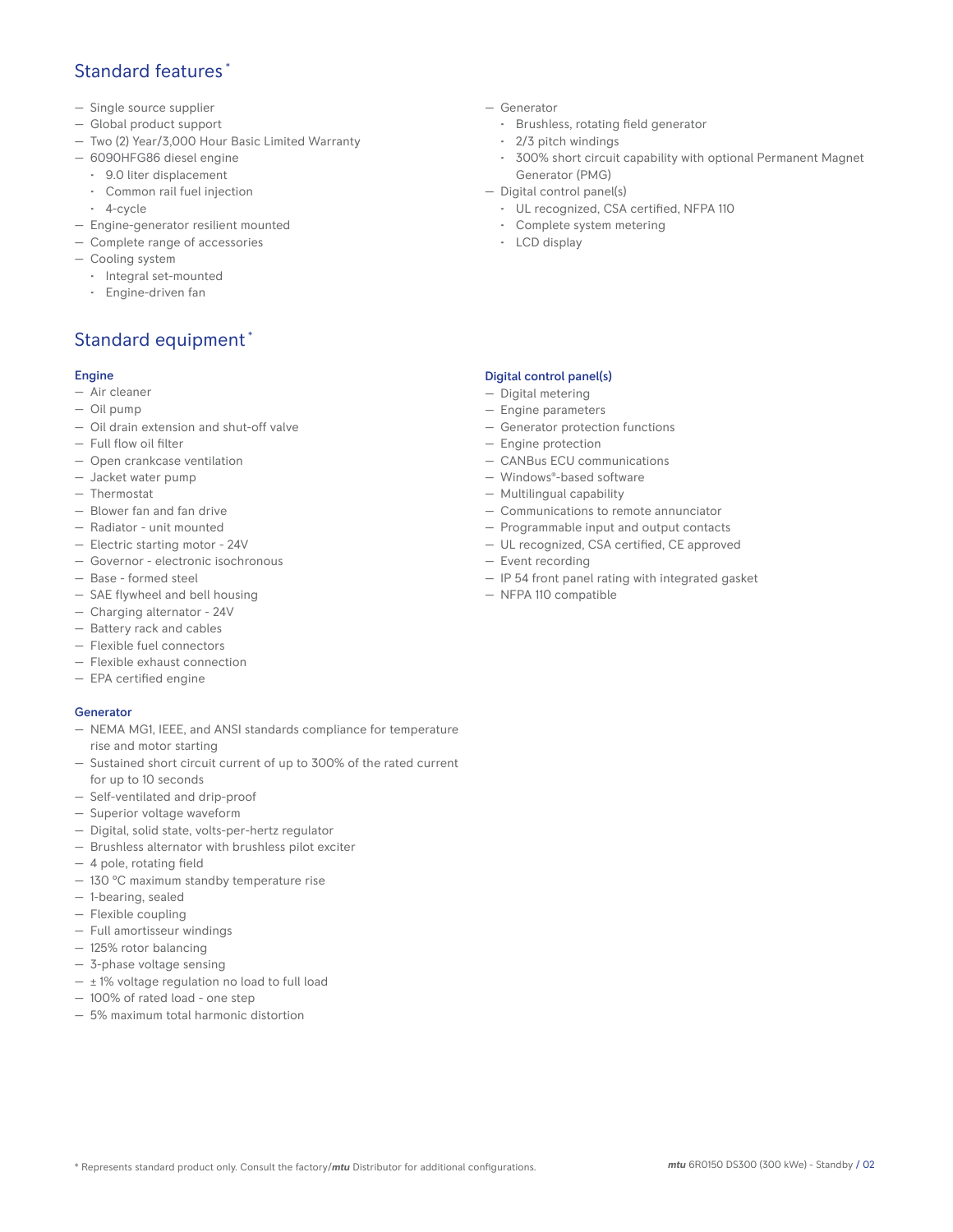# Application data

#### Engine

| Manufacturer                         | John Deere  |
|--------------------------------------|-------------|
| Model                                | 6090HFG86   |
| Type                                 | 4-cycle     |
| Arrangement                          | 6-inline    |
| Displacement: $L$ (in <sup>3</sup> ) | 9.0(549)    |
| Bore: cm (in)                        | 11.84(4.7)  |
| Stroke: cm (in)                      | 13.6(5.4)   |
| Compression ratio                    | 16:1        |
| Rated rpm                            | 1,800       |
| Engine governor                      | <b>JDEC</b> |
| Maximum power: kWm (bhp)             | 345 (463)   |
| Steady state frequency band          | ± 0.25%     |
| Air cleaner                          | dry         |
|                                      |             |

## Liquid capacity

| Total oil system: L (gal)             | 31(8.19)     |
|---------------------------------------|--------------|
| Engine jacket water capacity: L (gal) | 16(4.23)     |
| System coolant capacity: L (gal)      | 53.5 (14.13) |

#### Electrical

| Electric volts DC                                            | 24  |
|--------------------------------------------------------------|-----|
| Cold cranking amps under -17.8 $^{\circ}$ C (O $^{\circ}$ F) | 950 |
| Batteries: group size                                        | .31 |
| Batteries: quantity                                          |     |
|                                                              |     |

#### Fuel system

| $-10$ JIC 37 $\degree$ female |
|-------------------------------|
| $-6$ JIC 37 $\degree$ female  |
| 2.4(7.9)                      |
| diesel #2                     |
| 239.92 (63.38)                |
|                               |

#### Fuel consumption

| At 100% of power rating: L/hr (gal/hr)<br>At 75% of power rating: L/hr (gal/hr) | 83.71 (22.11)<br>67.34 (17.79) |
|---------------------------------------------------------------------------------|--------------------------------|
| At 50% of power rating: L/hr (gal/hr)                                           | 49.48 (13.07)                  |
| Cooling - radiator system                                                       |                                |
| Ambient capacity of radiator: °C (°F)                                           | 50 (122)                       |
| Maximum restriction of cooling air: Intake                                      |                                |
| and discharge side of radiator: kPa (in. H <sub>2</sub> 0)                      | 0.124(0.5)                     |
| Water pump capacity: L/min (gpm)                                                | 294.6 (78)                     |
| Heat rejection to coolant: kW (BTUM)                                            | 114 (6,489)                    |
| Heat rejection to air to air: kW (BTUM)                                         | 99.1 (5,641)                   |
| Heat radiated to ambient: kW (BTUM)                                             | 36.9 (2,099)                   |
| Fan power: kW (hp)                                                              | 13.9 (18.6)                    |
| Air requirements                                                                |                                |
| Aspirating: *m <sup>3</sup> /min (SCFM)                                         | 26.5 (936)                     |
| Air flow required for radiator                                                  |                                |
| cooled unit: *m <sup>3</sup> /min (SCFM)                                        | 507.6 (17,926)                 |
| Remote cooled applications; air flow required for                               |                                |
| dissipation of radiated generator set heat for a                                |                                |
| maximum of 25 °F rise: *m <sup>3</sup> /min (SCFM)                              | 134 (4,733)                    |
| * Air density = 1.184 kg/m <sup>3</sup> (0.0739 lbm/ft <sup>3</sup> )           |                                |
| <b>Exhaust system</b>                                                           |                                |
| Gas temperature (stack): °C (°F)                                                | 497 (927)                      |
| Gas volume at stack temperature: m <sup>3</sup> /min (CFM)                      | 63.6 (2,246)                   |
| Maximum allowable back pressure at                                              |                                |
| outlet of engine, before piping: kPa (in. H <sub>2</sub> 0)                     | 7.5(30)                        |
|                                                                                 |                                |